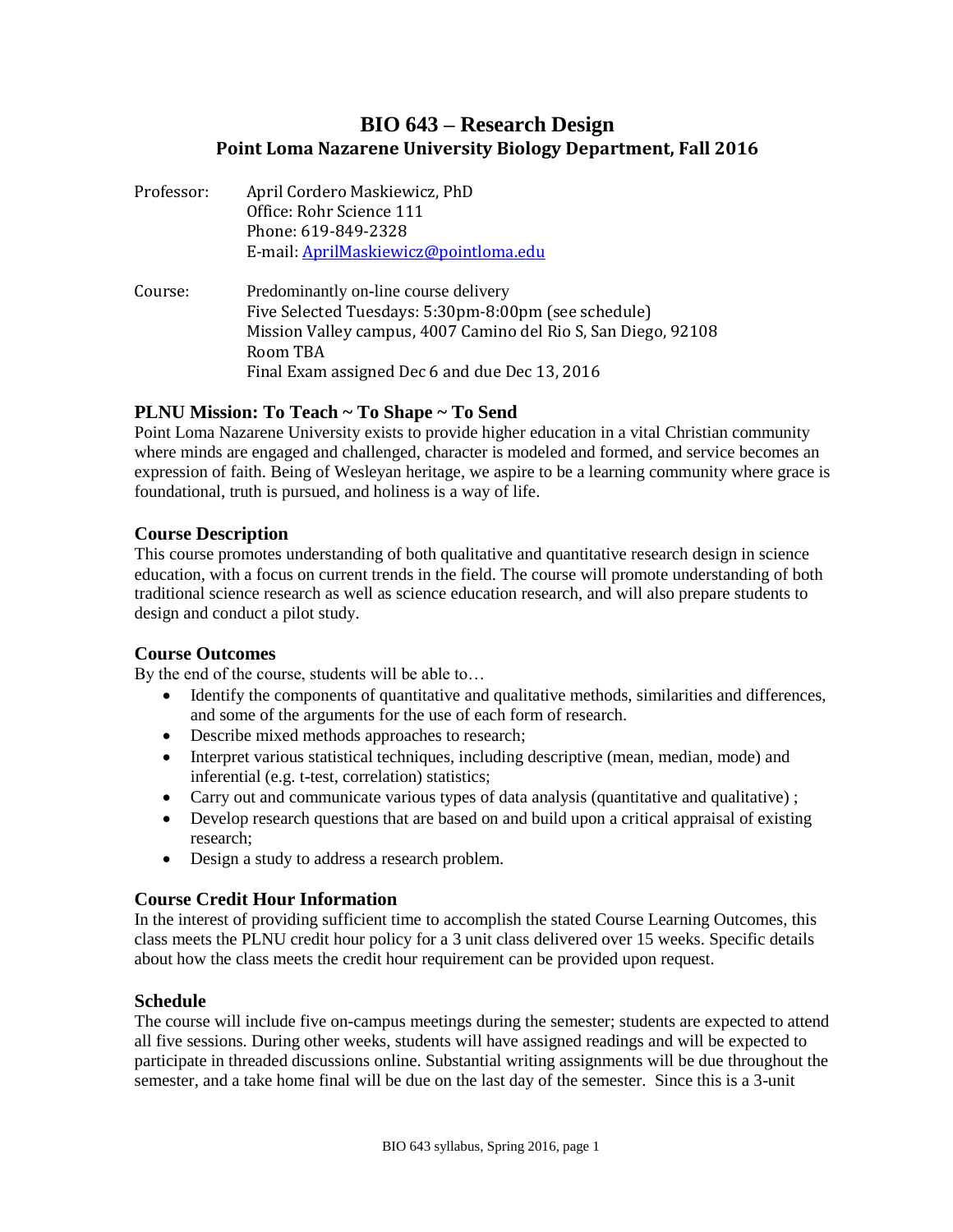course, it is expected that students will spend approximately 9 hours each week doing the reading, participating in discussions, and completing assignments.

| Week | <b>Date</b>   | <b>Topic</b>                                                          |  |  |
|------|---------------|-----------------------------------------------------------------------|--|--|
|      | Aug 30        | Introduction to mixed methods research                                |  |  |
|      |               | (Meet in person, Mission Valley campus)                               |  |  |
| 2    | Sept 6        | Quantitative methods – Descriptive Statistics                         |  |  |
| 3    | Sept 13       | Quantitative methods $-t$ -tests                                      |  |  |
| 4    | Sept 20       | Quantitative methods – ANOVA & Chi sq                                 |  |  |
|      |               | (Meet in person, Mission Valley campus)                               |  |  |
| 5    | Sept 27       | Quantitative methods – Correlation and Linear Regression              |  |  |
| 6    | Oct 4         | Mixed Methods revisited                                               |  |  |
| 7    | <b>Oct 11</b> | Qualitative methods – Intro to interviews                             |  |  |
|      |               | (Meet in person, Mission Valley campus)                               |  |  |
| 8    | Oct 18        | Qualitative methods – Prep for interview: Analysis of research papers |  |  |
| 9    | Oct 25        | Qualitative methods – Creating an interview protocol                  |  |  |
| 10   | Nov $1$       | Qualitative methods - Conduct interviews                              |  |  |
| 11   | Nov $8$       | Qualitative methods - Analyzing interview data                        |  |  |
|      |               | (Meet in person, Mission Valley campus- Intro to pilot study.)        |  |  |
| 12   | Nov $15$      | Action research & Analysis of research papers                         |  |  |
| 13   | Nov $22$      | Preparation for Pilot study – Problem & Purpose                       |  |  |
| 14   | <b>Nov 29</b> | Analysis of research papers & Research question                       |  |  |
|      |               | (Meet in person, Mission Valley campus)                               |  |  |
| 15   | Dec 6         | Assignment of Final exam (due Dec 9 by midnight)                      |  |  |

Assignments and discussion board prompts will be posted each Tuesday before 5:00PM.

\*This schedule is subject to change, and it's VERY likely it will change.

## **Course Materials**

One book and a reader are required purchases for this course:

Book: Salkind, N.J. (2010). *Statistics for People Who Think They Hate Statistics: Excel 2007 Edition* [Paperback]. Los Angeles: Sage Publications. ISBN # 978-1-4129-7102-7 [There are dozens of editions of this book and **you must choose** the Excel 2007 version (around \$1 to \$10 used on Amazon).]

Reader: Available at [www.universityreaders.com](http://www.universityreaders.com/)

Supplemental articles from other sources will be used as well.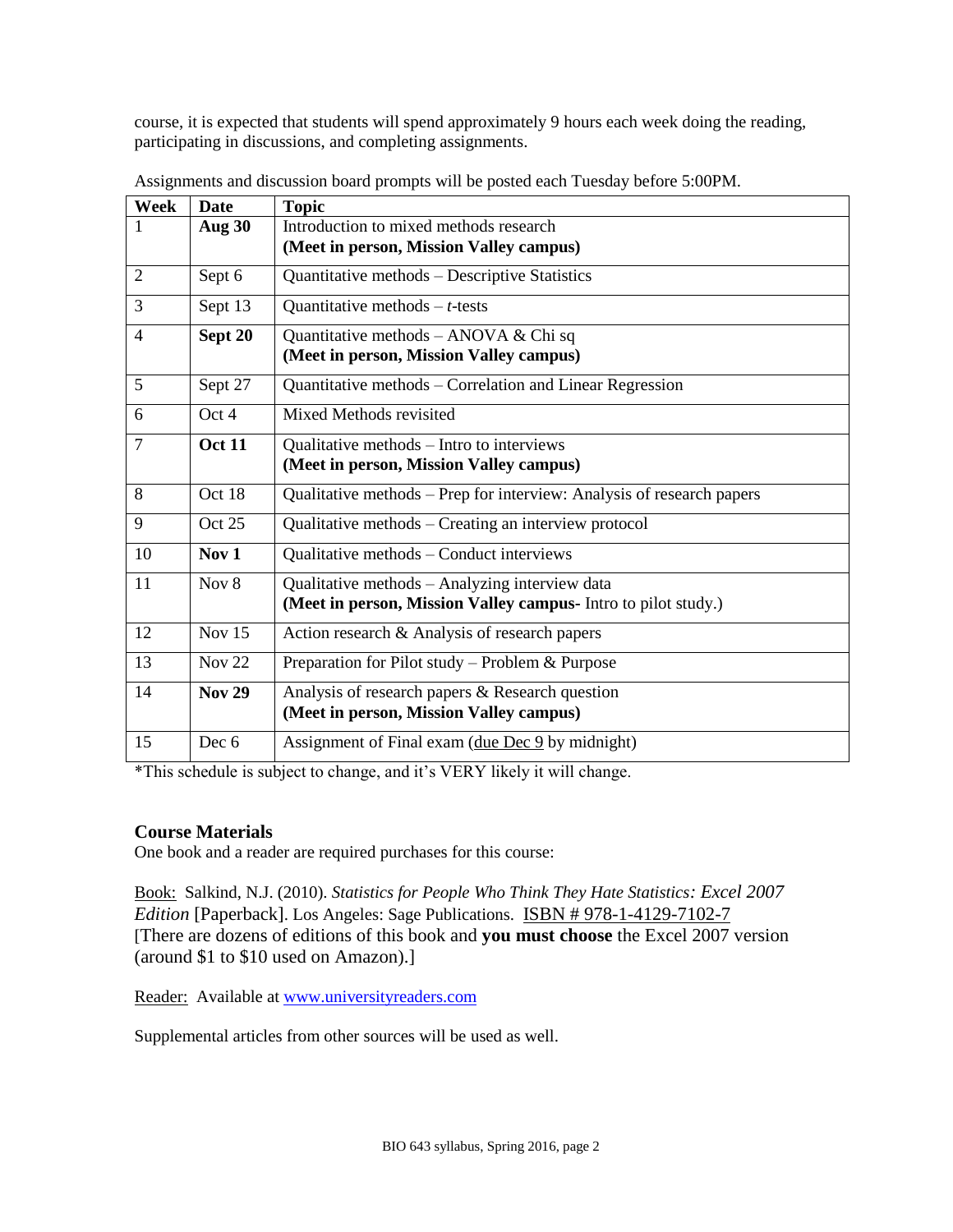#### **Course grade**

|                                                                              | Grades will be determined as follows: |  |  |  |                                                             |  |
|------------------------------------------------------------------------------|---------------------------------------|--|--|--|-------------------------------------------------------------|--|
| Discussion Board - meaningful and relevant comments in online discussions30% |                                       |  |  |  |                                                             |  |
|                                                                              |                                       |  |  |  |                                                             |  |
|                                                                              |                                       |  |  |  |                                                             |  |
|                                                                              |                                       |  |  |  | Total 100%                                                  |  |
|                                                                              |                                       |  |  |  | $A = 90\%$ $B = 80\%$ $C = 70\%$ $D = 60\%$ $F =$ below 60% |  |

#### **Final Exam Policy**

Successful completion of this class requires taking the final examination **on its scheduled day**. No requests for early examinations or alternative days will be approved.

#### **PLNU Technical Support:**

Contact the Help Desk by emailing [helpdesk@pointloma.edu,](mailto:helpdesk@pointloma.edu) calling (619) 849-2222, or dialing extension 2222.

#### **Assignment Details**

*Reading materials*. Some of the readings chosen for this course are either articles that are too old to be available electronically, or they come from journals to which the library does not have free access, or they are single chapters from books. For these reasons, a packet containing some of the readings for the course is available for purchase at www.university readers.com. To save you money, any articles that are available through our library website are not included in the reader, and therefore, you will need to access these on your own through the PLNU library and print them out. In addition, some readings may be posted on e-class or you will need to access via the PLNU library website.

*Writing assignments.* Since this is a graduate class, it is essential that you take responsibility for your own learning. Keep in mind that some of the readings are long, but you are not expected to understand every detail, but rather to identify and understand the main ideas that the author is trying to communicate. You will be writing responses to questions that we hope will stimulate thought about ideas in the articles, or thoughts on how to use the methodologies that you will be learning. It will be helpful to read the questions before you do the reading. The answers will not be found in the paper, but rather will be constructed by you in response to what you read.

I will read your written responses, but will make minimal comments, because the learning occurs in the process of your production of the document. I expect that all written assignments be of graduate-level quality (no typos, no grammatical errors, no sentence fragments, thoughtful development of ideas, etc.). To earn full credit on written assignments, you must answer every part of each question in a well-written answer that demonstrates thought and integration of ideas.

*Late assignments.* Assignments must be submitted to Canvas by the due date indicated on the assignment. Assignments more than 48 hours late will automatically be scored as a C or lower. If any assignments are missing on the "last date to drop the course", you will be automatically dropped from the course, and you will have to retake it next fall. For this semester, the drop date is Nov 4, 2016.

*Asynchronous discussion board.* Each Tuesday, discussion questions on the assigned reading will be posted online. You are expected to post and respond to each prompt according to the following deadlines:

First deadline: Saturdays by midnight

Second deadline: Tuesdays by midnight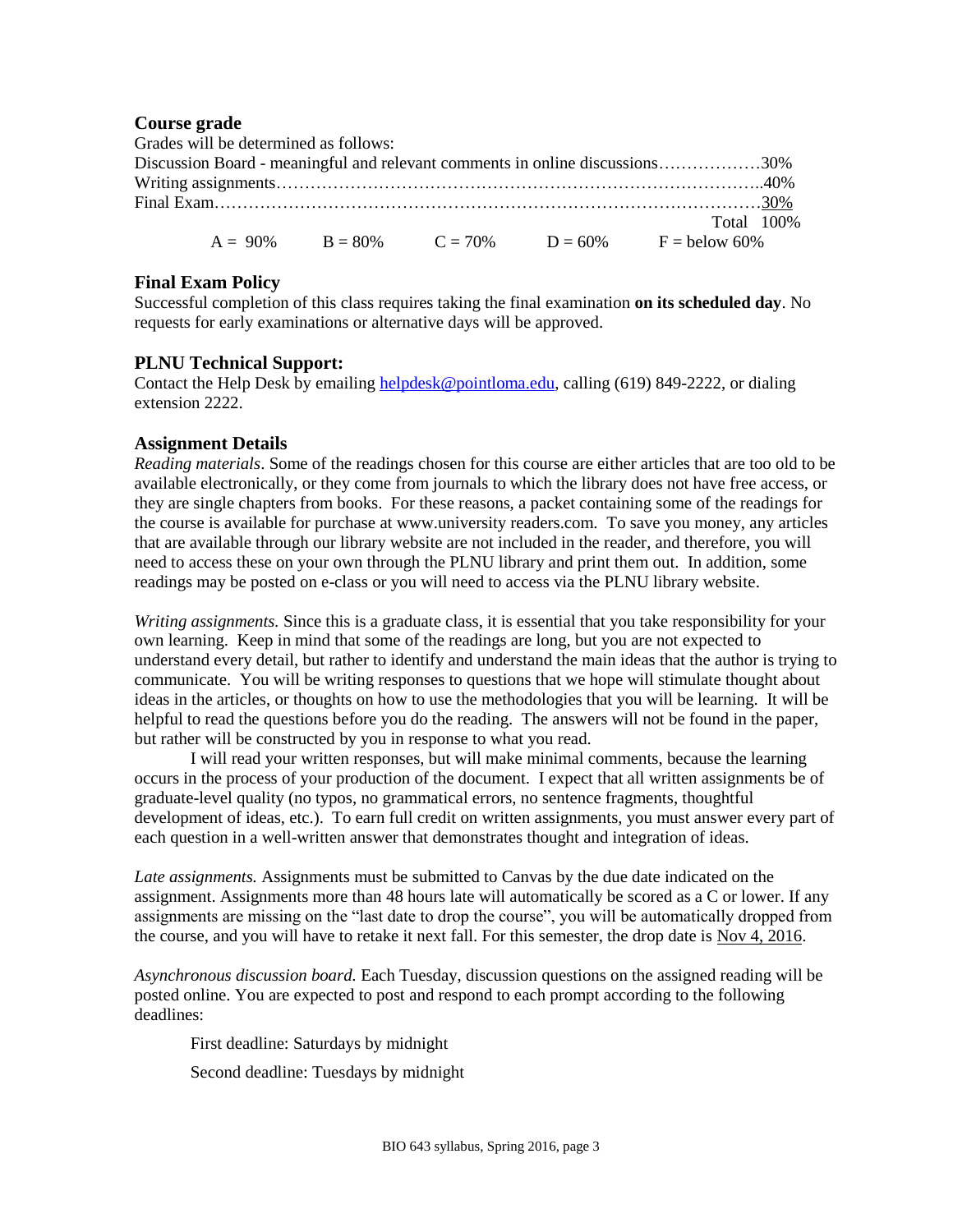For example: Go on the discussion board before Saturday at midnight, post a response to each prompt. Before Tuesday at midnight, respond to at least two of your peers. This should help to ensure that there is healthy, active discussion going on each week. Feel free to respond as frequently as you like, these guidelines are minimum requirements.

Since I will have limited opportunities to interact in person, the quality of the online discussion is very important. Responses should reflect an understanding of the material, as well as thoughtful consideration of the importance, validity, and value of the content being discussed. Various viewpoints are valued, and encouraged. Discussion question responses that you would like me to count toward the grade for this course should be at least 100 words. This policy applies to all three of your required responses per week in the discussion forum (Saturday night response, and two replies to other students). Other shorter comments to other students are welcome for the benefit of your learning and theirs. A rubric for scoring your discussion board participation is included below.

The discussions, both online and in person, will focus on the main ideas we are learning each week. I am looking for thoughtful, reflective responses that demonstrate evaluation of ideas. It is essential to the success of the class that each class member contributes valuable content and responds to others students' valuable content frequently. It is important that all participants stay on-topic. This means bringing up personal experience that helps to provide examples, comparisons, etc., but the discussions should not become a forum for "venting" about school districts, state standards, etc.

|                       | 1 point                             | $2$ points*                 | 3 points                  |
|-----------------------|-------------------------------------|-----------------------------|---------------------------|
| Promptness and        | Posts $1st$ response late,          | Posts $1st$ response to all | Responds on time to       |
| initiative            | OR didn't answer all                | prompts on time, AND        | other's posts more        |
|                       | prompts, OR responds                | posts $2nd$ response to at  | frequently than the       |
|                       | late for 2 <sup>nd</sup> posting OR | least two students on       | minimum required.         |
|                       | posts are less than 100             | time. Min of 100 words      |                           |
|                       | words each.                         | each.                       |                           |
| Relevance of post     | Posts responses which               | Posts responses that are    | Posts relevant responses  |
|                       | slightly relate to the              | related to discussion       | that show integration     |
|                       | discussion topic; makes             | content and connects to     | and <i>application</i> of |
|                       | short or irrelevant                 | reading material; often     | course material.          |
|                       | remarks.                            | prompts further             |                           |
|                       |                                     | discussion.                 |                           |
| Connections to        | Little evidence of                  | Some evidence of            | Strong evidence of        |
| professional practice | reflective thought                  | reflective thought          | reflective thought        |
|                       | pertaining to personal              | pertaining to personal      | pertaining to personal    |
|                       | perspectives and                    | perspectives and            | perspectives and          |
|                       | professional                        | professional                | professional              |
|                       | development                         | development                 | development               |

#### **Weekly Online Discussion Rubric**

\*An average score of "2" is a satisfactory score and should be your minimum goal each week.

## **Spiritual Care**

PLNU strives to be a place where you grow as whole persons. To this end we provide resources for our graduate students to encounter God and grow in their Christian faith. At the Mission Valley campus we have an onsite chaplain, Rev. Nancy Pitts who is available during class break times across the week. If students have questions, a desire to meet with Rev Pitts or prayer requests you can contact her directly at: [gradchaplainmissionvalley@pointloma.edu.](mailto:gradchaplainmissionvalley@pointloma.edu) In addition there are resources for your Christian faith journey available at [http://www.pointloma.edu/experience/faith/graduate-student](http://www.pointloma.edu/experience/faith/graduate-student-spiritual-life)[spiritual-life](http://www.pointloma.edu/experience/faith/graduate-student-spiritual-life)